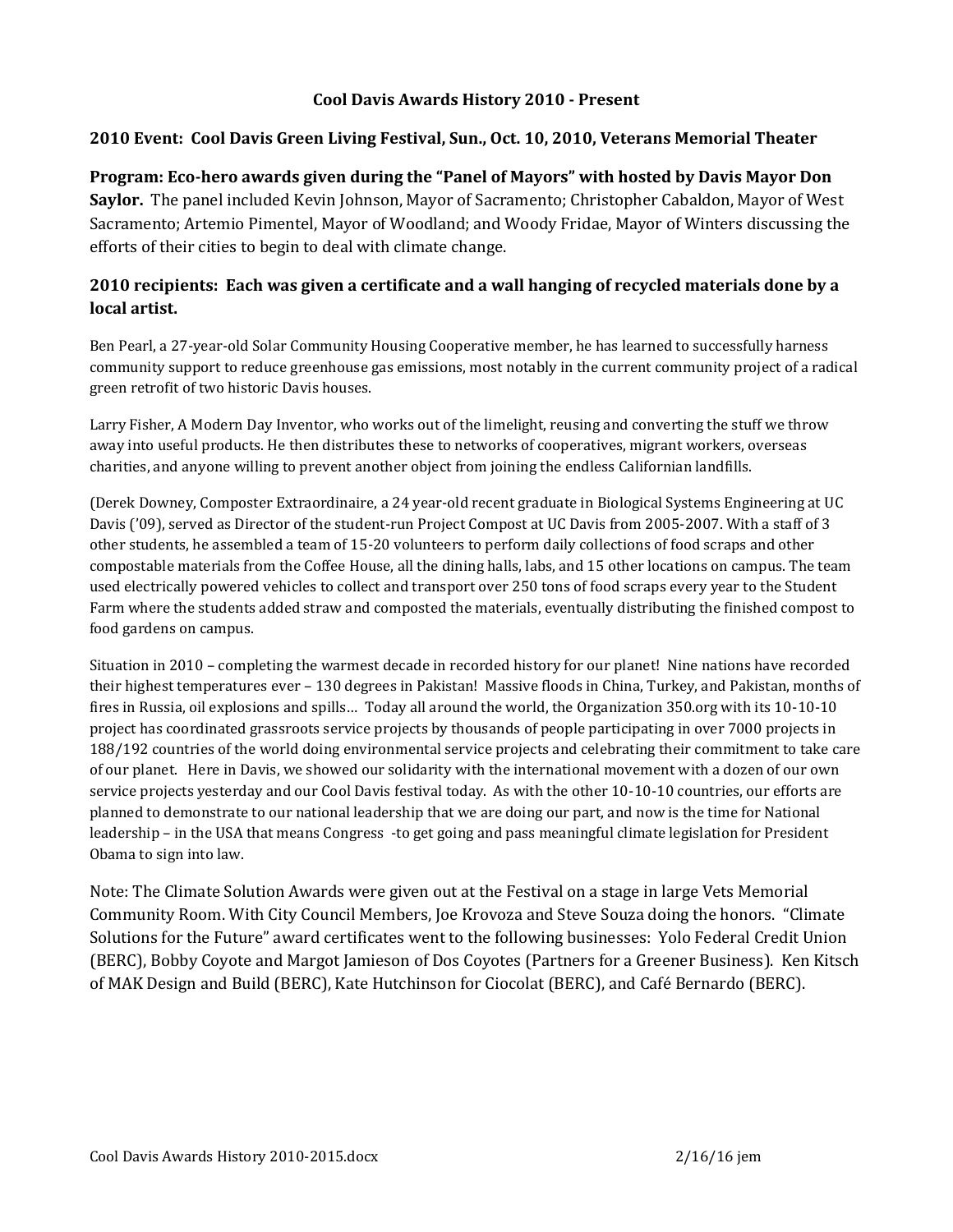## **2011 Event: Cool Davis Festival, Sunday, October 16, 2011, Veterans Memorial Theater**

**Eco-hero awards given during the What's on Your Plate program at 1pm:** With Laura Sandage as M. C., Allegra Silberstein red a poem created for the occasion, Tree-O (George Haver, Jamie Knapp, and Rick Palkovic) sang, Mayor Joe Krovoza welcomed all on behalf of the city and introduced a panel of food experts including, Chris Jones, Danielle Lee, and Spring Warren who spoke on the topic: "Eat Healthy, Spend Less, and Reduce Your Food Footprint. After the panel, " Joe gave out the Eco-Hero Awards. Laura ended this part of the Theater Program with a song.

**2011 recipients** were each given a certificate and a framed watercolor painting that reflected the interests of the recipients. Judy Moores did the watercolors.

**Jeff Mailes,** a fifth year Senior at UC Davis is finishing a major in Environmental Resource Science. His award certificate read in part: Since your high school years, when you were diagnosed with and defeated cancer, you have devoted yourself to developing a new lifestyle focused on the promotion of local, organic produce and people power. While at UC Davis, you have worked with other members of Sigma Nu to install an incentive-based recycling system and divert over 643 pounds of recyclables from the landfill, start the Greek system's first composting program, make the fraternity's food events zero waste, and change your bylaws to include a sustainability chair.

**Julie Cross** started work in 1994 at the Food Co-op - first as a volunteer and then as an employee. Her Certificate reads In part: As a "food teacher," your efforts and leadership show us the way to incorporate sustainable practices into our civic and everyday lives. Through your work at the Davis Food Co-op, you have helped develop outreach programs on nutrition for school children and youth, nurture a pro-active partnership with the Yolo Food Bank, and devise classes for the Food Coop Teaching Kitchen. Your "12 (meals) for \$40" program menus are now used by other food co-ops nationwide.

**Nancy and Robb Davis:** Robb, with a career in international public health, Nancy, now a student adviser at UCD, and their two children have lived for various years in far-flung places such as France, Jordan, and West Africa, finally settling in Davis about ten years ago. The growing climate crisis, which they saw up close during their travels, led the family to think about how they might reduce their impact on the environment. Their Award citation reads in part: As visionary individuals, your efforts and leadership show us the way to incorporate sustainable practices into our civic and everyday lives. … Some of your efforts include using solar energy to cook your food, moving to a smaller home, giving up your car, using bicycles as your main mode of transportation, and working with Davis Bicycles! to increase bike safety for children and adults.

### **2011 Climate Solution Awards**

Again with Laura Sandage as M.C., the Climate Solution Awards were given at 4:15 in the Vets Theater as part of the "Music to our Ears " program featuring Laura, George Haver, Andrew Corbett and Eve Bessier plus the Threshold Choir. David City Major pro-tem Rochelle Swanson presented the awards.

*Make Davis Cool: Leaders Jennifer Lee and Manny Rin (present) along with several others who could not come, founded Make Davis Cool specifically to help the Cool Davis Foundation fulfill its mission to help our community reduce its greenhouse gas emissions. During the past year, the group did such things as engage students in sustainable living practices, organize and run the Field Guide to Sustainability Class for 50 UC Davis students, and work with the UC Davis Greek community to promote zero waste events, energy efficiency, and the creation of a sustainability coordinator in each fraternity.* 

**Partners for a Greener Davis,** businesses that have joined the City of Davis Public Works Department *green business program and agreed to operate in an environmentally friendly fashion, comply with all pertinent environmental regulations, demonstrate measures to reduce water, energy, solid waste and water pollution, and allow Davis city staff to come see all the wonderful things that they are doing. Those recognized included:*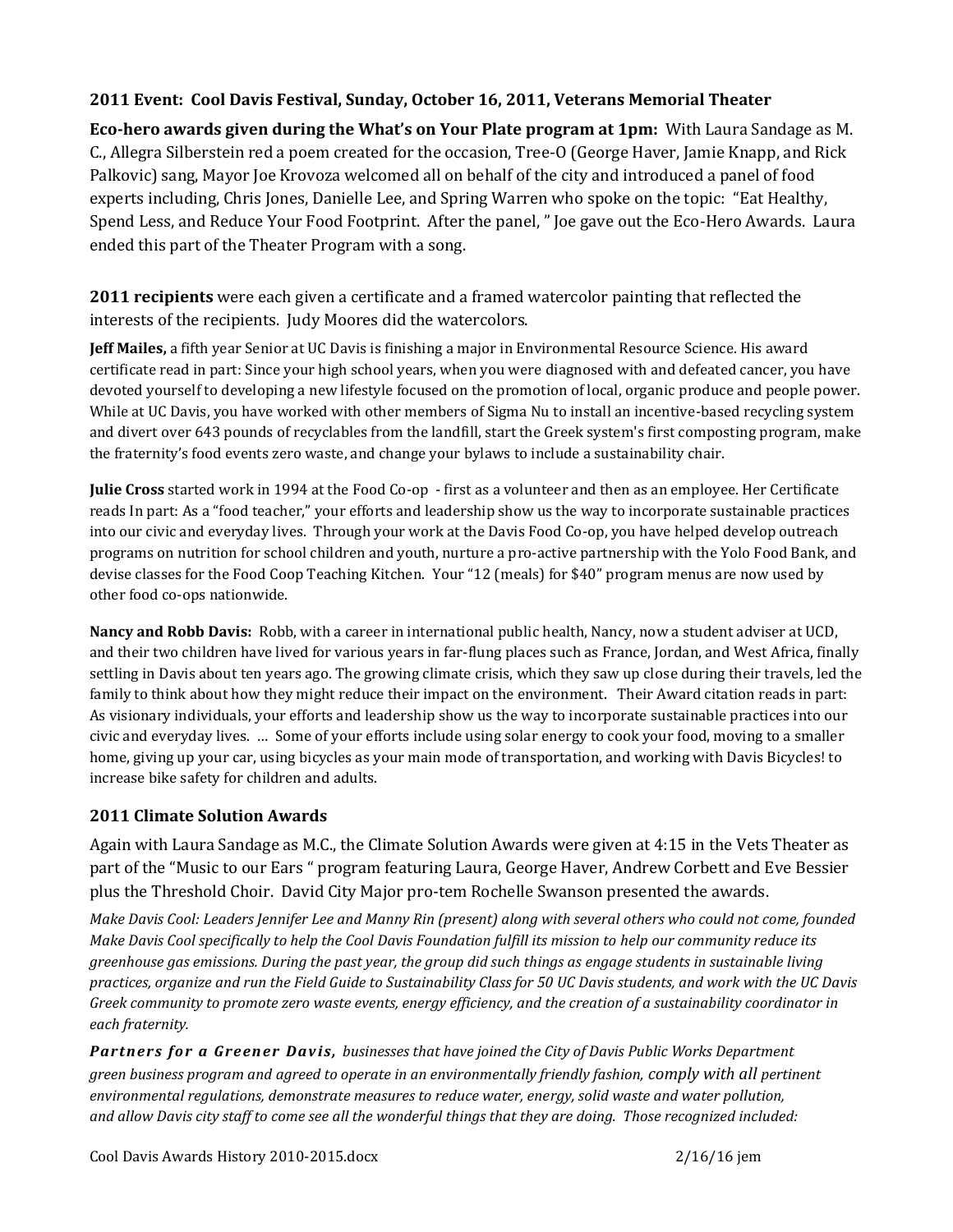Shar Katz from Caffé Italia, Joseph Finkleman Community Outreach Director of the Davis Cemetery District, along with and several board members as well). and Pat Reynolds from HT Harvey and Associates. Westlake Market was also honored.

### *2011 Commercial Food Scrap Collection Pilot Project*

*The project reduces the amount of waste going to the landfill by diverting it to composting, thus reducing greenhouse gas emissions and providing an environmentally friendly way to take care of our planet. Those honored for their participation included: S*har Katz from Caffé Italia, Randii MacNear of Davis Farmers Market, Beth Tausczik of Davis Food Coop, Rafaelita Curva of DJUSC Nutrition Services, Bobby Coyote of Dos Coyotes, someone from Farmers Kitchen/Natural Foodworks, Marissa Schafer of Hallmark Inn/Seasons Restaurant, Vicente Osegueda of Nugget Market. Others businesses noted included: AgroFresh, Blue Oak Energy, Davis Waste Removal, Public Works Dept. of Davis, Mustard Seed Restaurant, Osteria Fasula, Sutter Davis Hospital, Village Bakery, Village Homes, and Village Pizza and Grill.

**Situation:** The climate is changing. The earth is warming up, and there is now overwhelming scientific consensus that it is happening, and human-induced. With global warming on the increase and species and their habitats on the decrease, chances for ecosystems to adapt naturally are diminishing. Many are agreed that climate change may be one of the greatest threats facing the planet. Recent years show increasing temperatures in various regions, and/or increasing extremities in weather patterns.

## **(No awards were given out in 2012 as we shifted from fall to spring awards.)**

**The 2013 Eco-Hero Awards** were given at a special program celebrating John Muir's 175th Birthday on the Eve of Earth Day on April 21 at Davis Community Church. Noted local author Kim Stanley Robinson presented a slideshow talk on John Muir. City Councilman Dan Wolk introduced each of the award categories, and City Councilman Lucas Frerichs read the description of each recipient and presented the awards. Local Singer-songwriter John Swann sang original lyrics to "This Land is Your Land" composed by Davis poet-laureate Eve Bessier to introduce each recipient as they came forward. The recipients received certificates naming their award and framed photographs of a February snowfall in Yosemite Valley taken by Judy Moores! After the slideshow and awards program, everyone enjoyed refreshments and visited tables by co-sponsors: Cool Davis, Tuleyome, Sierra Club, and May is Bike Month.

### **2013 recipients**: Diane Swann, Robin Waxman, Danielle Lee

incorporate agriculture into her life. She's vegetarian who composts, and grows her own food, all for **Diane Swann**- Diane models how to reduce our transportation footprint by biking the 18 miles to her job in Sacramento 3-4 times a week on her electric assist bike. It takes her just over an hour each way. Diane has also become a bike advocate, urging others to commute by bike, and asking the county to make the route safer for bike commuters. Diane and her husband live in Village Homes with natural cooling, no air conditioning, only one car, and one of the earliest photovoltaic systems in the city. She urges everyone to take one step at a time toward a greener lifestyle.

**Robin Waxman** – As a graduate student at SF State University, Robin designed a program to reclaim some toxic land in SF and grow food there instead. She brought the idea of F.A.R.M. to Davis where she invited volunteer "farmers" to convert her front lawn into a small vegetable garden, with half the produce donated to Cesar Chavez Plaza residents and the rest shared among the volunteer farmers. Since then Robyn has added two more public farms and always looks for more creative ways to her daughter's sake.

**Danielle Lee** – As the Sustainability Coordinator of the food services at UC Davis Danielle built a student team to manage waste diversion, composting, and education, too. She encouraged more folks to eat less animal-based products as a great way to reduce carbon footprint, and sourced more local foods for use in the dining commons.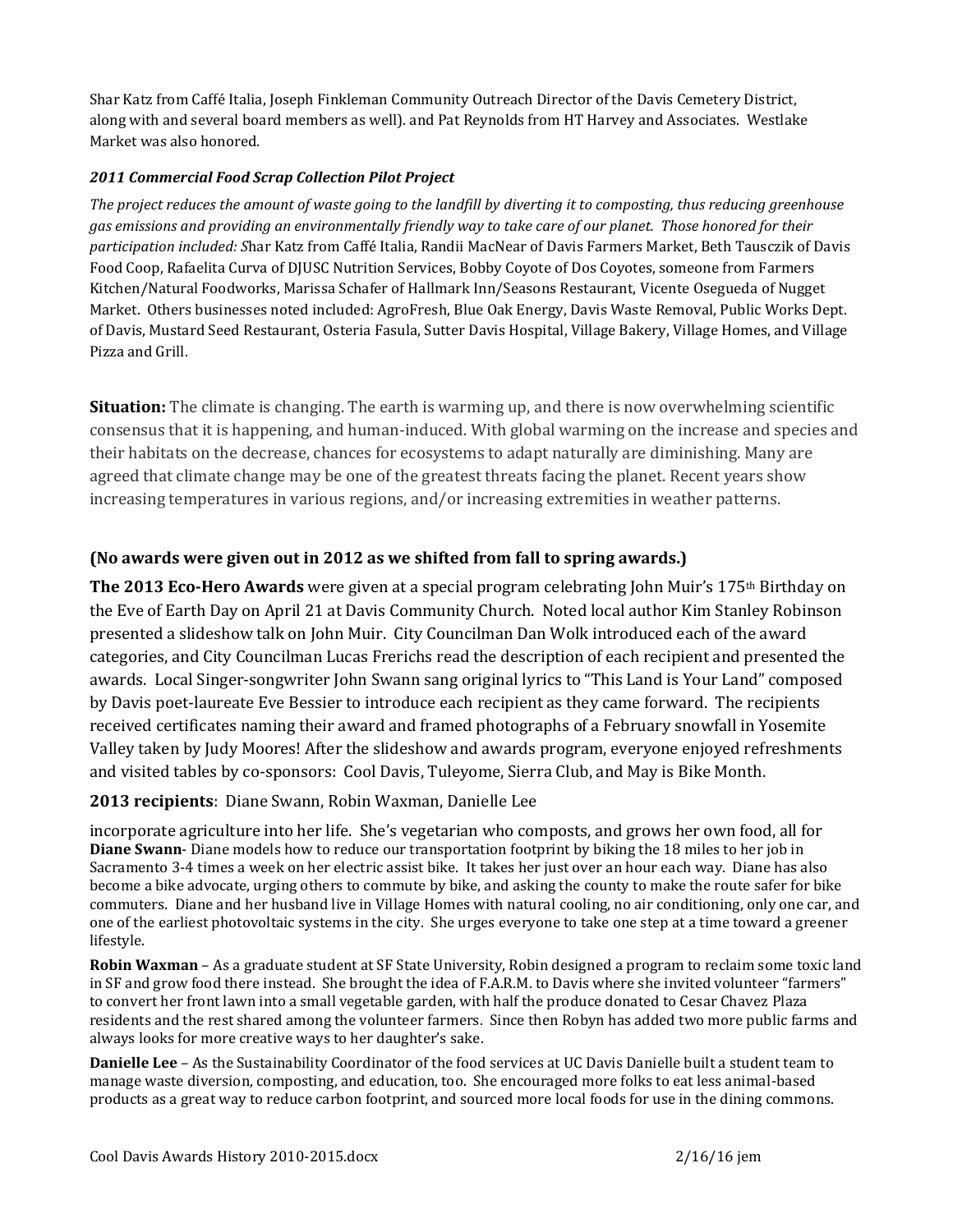**2013 Climate Solution Award recipients** received cards with photographs of the Yosemite Valley by Judy Moores in addition to certificates.

**Davis Bike Collective (Jason Moore)** - is a volunteer-run, nonprofit community bicycle organization teaches anyone to repair their bikes and provides a well-equipped, affordable shop where they can work. The Bike Collective empowers citizens to reduce their environmental impact, live more sustainably, and improve their health by using bikes as their transportation.

**Local Government Commission (Judy Corbett)** - Judy Corbett has spent the last three decades as executive director of the award-winning Local Government Commission, which she founded. This Sacramento-based nonprofit works with local government leaders throughout California to promote livable communities based on the Ahwahnee Principles that include healthy, engaged people, a healthy environment, a more sustainable economy, and an equitable society. The **Local Government Commission** promotes this by producing and sharing practical resources and by bringing local government officials together to learn from one another and from experts as they create local solutions to increasingly global challenges. Corbett has worked with local government officials to encourage development that considers the well-being of both people and the environment. For her efforts, Judy was named Time Magazine Hero for the Planet in 2000.

**The Davis Flea (Lauren Norten) -** Since it began in January 2012, the **Davis Flea** has allowed hundreds of people to find the object of their desires from dozens of vendors – and, in the process, rescued all sorts of stuff from the waste stream. As a byproduct, the Flea pulls money into the local economy, helps eliminate travel, provides employment for local musicians, and builds community. Created by Lauren Cole Norton, the Flea is a place where motivated and creative people can try out an idea without a huge financial commitment.

### \* **Partners for a Greener Davis**

**2013**: MAK Design & Build and Davis Energy Group

### **2013**: \*\***The Business Environmental Resource Center (BERC)**

Davis Energy Group, Physical Edge, UC Davis Student Housing and UC Davis Dining Services: Segundo, Tercero, Cuarto

| Award                        | Category               | Nominee/Contact                                                                                         | Comments                                                                                                                |
|------------------------------|------------------------|---------------------------------------------------------------------------------------------------------|-------------------------------------------------------------------------------------------------------------------------|
| Eco-hero                     | Consumption            | Interview by Michelle Millet<br>Ivy Zhou and Marissa Wong, Holmes Jr. High Green<br>Team                |                                                                                                                         |
| Eco-hero                     | Built Energy*          | Kristin Heinemeier, Principle Engineer, *Western<br><b>Cooling Efficiency Center</b>                    | Champion Cool Davis Volunteer<br>plus her work<br>Interview by Claire Black-Slotten                                     |
| Eco-hero                     | Transportation<br>$**$ | Andy Frank and Carol Peterson **                                                                        | The electric car and electric<br>infrastructure for cars<br>Interview AF by Bruce Thomas<br>Interview by Anthony Eggert |
| Climate Solution             | Consumption            | United Methodist Church of Davis, Jim Cramer, Rep of<br><b>Church and Society Committee</b>             | Interview by David Abramson                                                                                             |
| Climate Solution             | <b>Built Energy</b>    | Hallmark Properties, Reed Youmans                                                                       | Interview By Chris Soderquist,<br>Director, RepowerDavis                                                                |
| Climate Solution             | Transportation         | Interview By Julie Sontag<br>Davis School Bike Committee, Christal Waters and<br>Trish (Patricia) Price |                                                                                                                         |
| Outstanding service<br>award | Cool Davis             | Chris Blackman                                                                                          |                                                                                                                         |

The Cool Davis Awards Committee included Julie Sontag, Diane Swann, David Abramson, and Robyn Waxman with Judy Moores as chair.